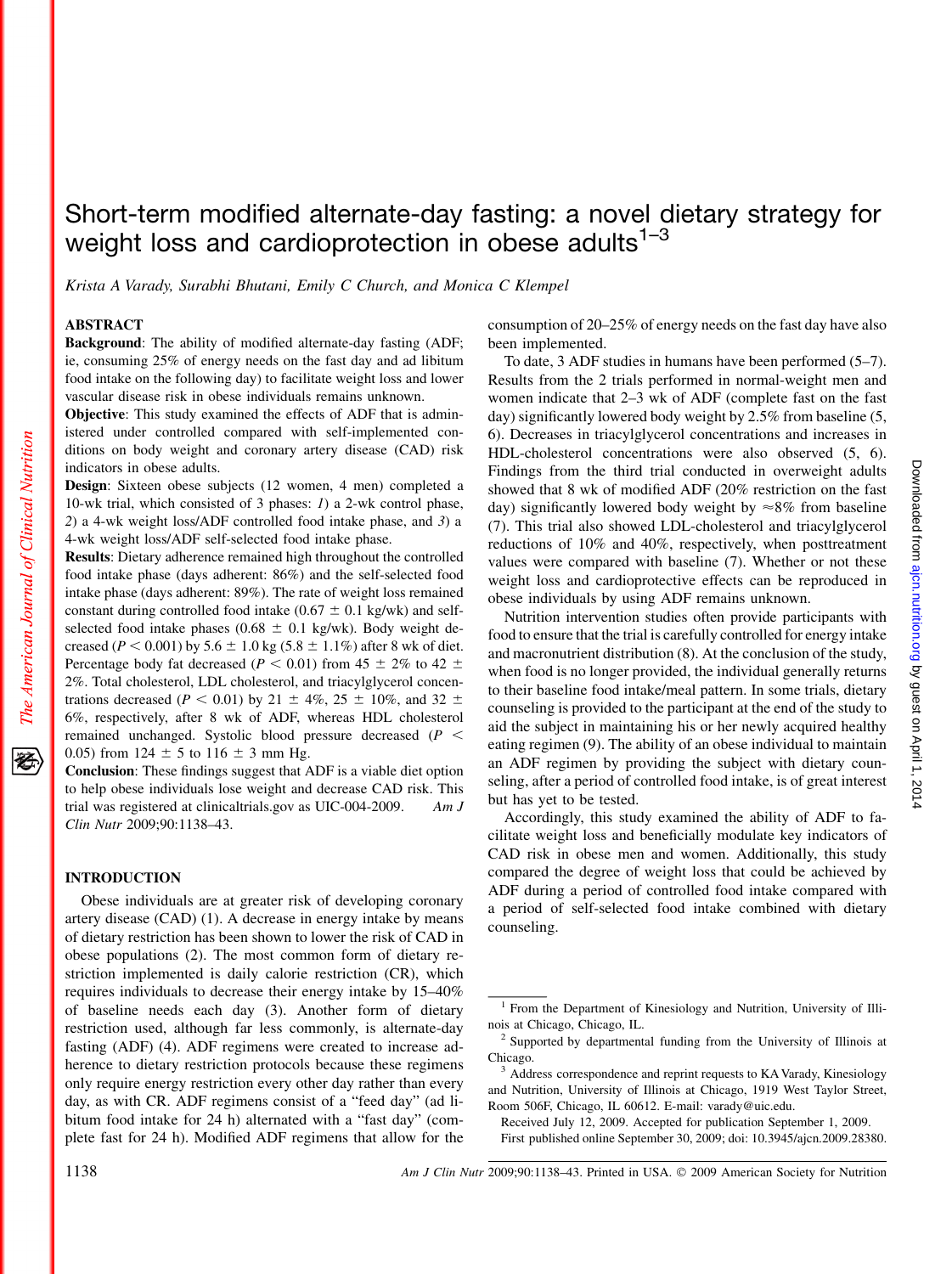## SUBJECTS AND METHODS

# Subjects

Subjects were recruited from the greater Chicago area by means of advertisements placed in community centers and libraries. A total of 52 individuals expressed interest in the study, but only 20 were deemed eligible to participate after the preliminary questionnaire and body mass index (BMI; in kg/m<sup>2</sup>) assessment (Figure 1). Key inclusion criteria were as follows: age 35–65 y, BMI between 30 and 39.9, weight stable for 3 mo before the beginning of the study (ie,  $\leq$ 5 kg weight loss or weight gain), nondiabetic, no history of cardiovascular disease, lightly active [ie,  $\leq$ 3 h/wk of light-intensity exercise at 2.5–4.0 metabolic equivalent tasks for 3 mo before the study (10)], nonsmoker, and not taking weight loss or lipid- or glucoselowering medications. Perimenopausal women were excluded from the study, and postmenopausal women (absence of menses for  $>2$  y) were required to maintain their current hormone replacement therapy regimen for the duration of the study. The experimental protocol was approved by the Office for the Protection of Research Subjects at the University of Illinois, Chicago, and all volunteers gave their written informed consent to participate in the trial.

## Study design

A 10-wk trial, which consisted of 3 consecutive intervention phases, was implemented to test the study objectives. The 3 consecutive phases were as follows: 1) 2-wk preloss control phase, 2) 4-wk weight loss/ADF controlled food intake phase, and 3) 4-wk weight loss/ADF self-selected food intake phase.

#### Phase 1: preloss control protocol

During the first phase, subjects were required to keep their body weight stable by maintaining their usual eating and exercise habits. As such, each subject served as his or her own control.

# Phase 2: weight loss/ADF controlled food intake protocol

The second phase consisted of a 4-wk controlled food intake ADF period. The baseline energy requirement for each subject was determined by the Mifflin equation (11). All subjects consumed 25% of their baseline energy needs on the "fast" day (24 h)



FIGURE 1. Study flowchart. ADF, alternate-day fasting.

and then consumed food ad libitum on each alternate "feed" day (24 h). During this controlled food intake phase, subjects were provided with a calorie-restricted meal on each fast day, and consumed food ad libitum at home on the alternate day. All meals were prepared in the metabolic kitchen of the Human Nutrition Research Center at the University of Illinois, Chicago, and were provided as a 3-d rotating menu. The nutrient composition of the provided fast day meal is shown in Table 1. On the ad libitum food intake day, subjects were instructed to limit fat intake to  $<$ 30% of energy needs by choosing low-fat meat and dairy options. The feed/fast days began at midnight each day, and all fast day meals were consumed between 1200 and 1400 to ensure that each subject was undergoing the same duration of fasting. On each fast day, the subjects were allowed to consume energyfree beverages, tea, coffee, and sugar-free gum and were encouraged to drink plenty of water.

## Phase 3: weight loss/ADF self-selected food intake protocol

The third phase consisted of a 4-wk ADF self-selected food intake period in conjunction with weekly dietary counseling. During this phase, subjects still consumed 25% of their baseline energy needs on the fast day and consumed food ad libitum on the feed day. However, during this period, no food was provided to the subjects. Instead, subjects met with a registered dietitian at the beginning of each week to learn how to maintain the ADF regimen on their own at home. During each counseling session, the dietitian worked with the subject to develop individualized fast day meal plans. These plans included menus, portion sizes, and food lists that were consistent with their food preferences and prescribed calorie levels for the fast day. During these sessions, subjects were also instructed how to make healthy food choices on the ad libitum food intake days by choosing low-fat meat and

# TABLE 1

Nutrient composition of fast day meals during the controlled food intake phase $<sup>1</sup>$ </sup>

|                         | Fast day 1            | Fast day 2          | Fast day 3           |
|-------------------------|-----------------------|---------------------|----------------------|
| Foods                   |                       |                     |                      |
| Entree                  | Chicken<br>fettuccini | Vegetarian<br>pizza | Chicken<br>enchilada |
| Fruit/vegetable         | Carrot sticks         | Apple               | Orange               |
| Snack                   | Cookie                | Peanuts             | Crackers             |
| <b>Nutrients</b>        |                       |                     |                      |
| Energy (kcal)           | 450                   | 450                 | 450                  |
| Total fat $(g)^2$       | 13                    | 11                  | 12                   |
| Saturated fat $(g)$     | 5                     | 4                   | 5                    |
| Monounsaturated fat (g) | 4                     | 4                   | 5                    |
| Polyunsaturated fat (g) | 4                     | 3                   | 2                    |
| <i>trans</i> Fat (g)    | $\Omega$              | 0                   | $\Omega$             |
| Cholesterol (mg)        | 35                    | 30                  | 35                   |
| Protein $(g)^3$         | 25                    | 29                  | 27                   |
| Carbohydrate $(g)^4$    | 60                    | 60                  | 60                   |
| Fiber $(g)$             | 10                    | 10                  | 10                   |

 $<sup>1</sup>$  There were no differences between fast day meals for any nutrient</sup> when meals were matched for total energy. All fast day meals were consumed between 1200 and 1400 to ensure that each subject was undergoing the same duration of fasting.<br><sup>2</sup> 26%, 22%, and 24% of energy for fast days 1, 2, and 3, respectively.

- $3$  22%, 26%, and 24% of energy for fast days 1, 2, and 3, respectively.
- $4\,$  52% of energy for fast days 1, 2, and 3, respectively.

犵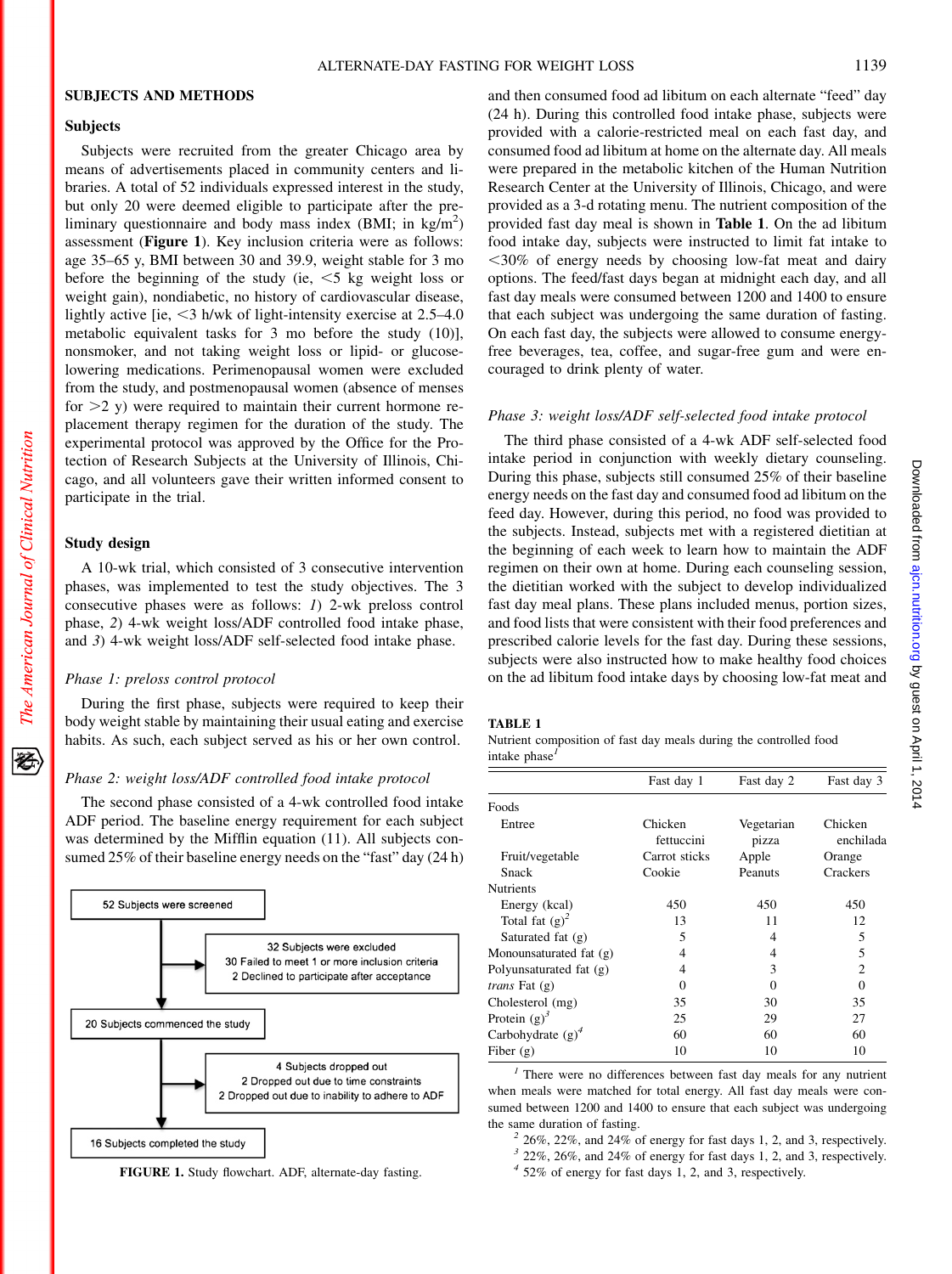1140 VARADY ET AL

dairy options. Subjects were asked to consume fast day meals between 1200 and 1400.

#### Blood collection protocol

Twelve-hour fasting blood samples were collected between 0700 and 0900 at baseline (day 1), at the end of phase 1 (day 14), at the end of phase 2 (day 41: feed day; day 42: fast day), and at the end of phase 3 (day 69: feed day; day 70: fast day). The subjects were instructed to avoid exercise, alcohol, and coffee for 24 h before each visit. Blood was centrifuged for 15 min at  $520 \times$  $g$  at  $4^{\circ}$ C to separate plasma from red blood cells and was stored at  $-80^{\circ}$ C until analyzed.

# Analyses

The American Journal of Clinical Nutrition

豾

# Adherence to ADF diets

During phase 2 (controlled food intake phase), subjects were instructed to eat only the fast day food provided and to report any extra food item consumed by using an "extra food log." During phase 3, subjects were provided with individualized meal plans that were consistent with their food preferences and prescribed calorie levels for the fast day. Subject was asked to report any extra food item consumed on the fast day that did not comply with their prescribed plan by using the extra food log. The log was collected and reviewed by study personnel each week. If the log indicated that the subject ate an extra food item on a fast day, that day was labeled as "not adherent." If the log revealed that the subject did not eat any extra food item, that day was labeled as "adherent." Adherence data were assessed each week as  $I$ ) absolute adherence (number of days adherent with diet) and 2) percentage adherence calculated by applying the following formula:

$$
\% \text{Adherence} = \text{no. fast days adherent} / \text{no. fast days in week} \times 100 \tag{1}
$$

#### Weight loss and percentage body fat assessment

Body weight measurements were taken to the nearest 0.5 kg at the beginning of every week with subjects wearing light clothing and without shoes by using a balance beam scale at the research center (HealthOMeter; Sunbeam Products, Boca Raton, FL). BMI was assessed as kilograms divided by meters squared. Percentage body fat was assessed in triplicate after the weigh-in by using a tetra-polar bioelectrical impedance analyzer (Omron HBF-500; Omron Health Care, Bannockburn, IL) (12). The within-group CV for percentage body fat was 2.7%.

# Plasma lipid profile, blood pressure, and heart rate determination

Plasma total cholesterol, HDL-cholesterol, and triacylglycerol concentrations were measured in duplicate by using enzymatic kits, standardized reagents, and standards (Biovision Inc, Mountainview, CA) and analyzed by using a microplate reader (iMark Microplate Reader; Bio-Rad Laboratories Inc, Richmond, CA). The concentration of LDL cholesterol was calculated by using the Friedewald, Levy, and Fredrickson equation (13). The within-group CVs for total cholesterol, HDL-cholesterol, and triacylglycerol concentrations were 3.1%, 2.6%, and 2.5%, respectively. Blood pressure and heart rate were measured in triplicate with the subject in a seated position after a 10-min rest.

## **Statistics**

Results are presented as means  $\pm$  SEMs. Tests for normality were included in the model. Sample size was calculated by assuming a 10% change in LDL-cholesterol concentrations, with a power of 80% and an  $\alpha$  risk of 5%. One-factor analysis of variance was performed to determine an overall P value for each variable.

Bonferroni correction was used to assess significance. Relations between continuous variables were assessed by using simple regression analyses as appropriate. Data were analyzed by using SPSS software (version 17.0 for Mac OS X; SPSS Inc, Chicago, IL).

# **RESULTS**

#### Subject dropout and baseline characteristics

Twenty subjects commenced the study, with 16 completing the entire 10-wk trial. Two subjects dropped out due to time constraints, whereas 2 others dropped out due to inability to comply with the ADF protocol. Baseline characteristics of the subjects who completed the entire 10-wk trial are shown in Table 2.

## Adherence to ADF diets

During the ADF controlled food intake phase, subjects were adherent with the provided fast day meals (ie, no extra food items consumed) for  $3.8 \pm 0.1$  of 4 d during week 3,  $2.6 \pm 0.1$  of 3 d during week 4,  $3.6 \pm 0.1$  of 4 d during week 5, and  $2.1 \pm 0.2$  of 3 d during week 6. During the ADF self-selected food intake phase, subjects were adherent with prescribed kcal goal for  $3.5 \pm$ 0.2 of 4 d during week 7, 2.5  $\pm$  0.2 of 3 d during week 8, 3.8  $\pm$ 0.1 of 4 d during week 9, and  $2.8 \pm 0.1$  of 3 d during week 10. When expressed as percentage adherence (Figure 2), there was no drop in adherence over the course of the controlled food intake phase or the self-selected food intake phase. Moreover, no changes in physical activity habits were reported over the course of the trial; thus, changes in body weight and clinical parameters may be attributed primarily to change in diet.

## TABLE 2

#### Characteristics at baseline in subjects who completed the 10-wk trial  $(n = 16)$

| Characteristic            | All subjects            |
|---------------------------|-------------------------|
| Age $(y)$                 | $46.0 \pm 2.4^{\prime}$ |
| Sex (M/F)                 | 4/12                    |
| Ethnicity $(n)$           |                         |
| African American          | 8                       |
| White                     | $\overline{c}$          |
| Hispanic                  | 6                       |
| Body weight (kg)          | $96.8 \pm 5.3$          |
| Height (cm)               | $168.2 \pm 2.3$         |
| BMI $(kg/m2)$             | $33.8 \pm 1.0$          |
| Exercise level $(h/wk)^2$ | $2.4 \pm 0.3$           |

<sup>1</sup> Mean  $\pm$  SEM; measured at screening appointment (all such values). <sup>2</sup> Defined as number of hours per week of light aerobic exercise at 2.5– 4.0 metabolic equivalent tasks. Activity level was self-reported.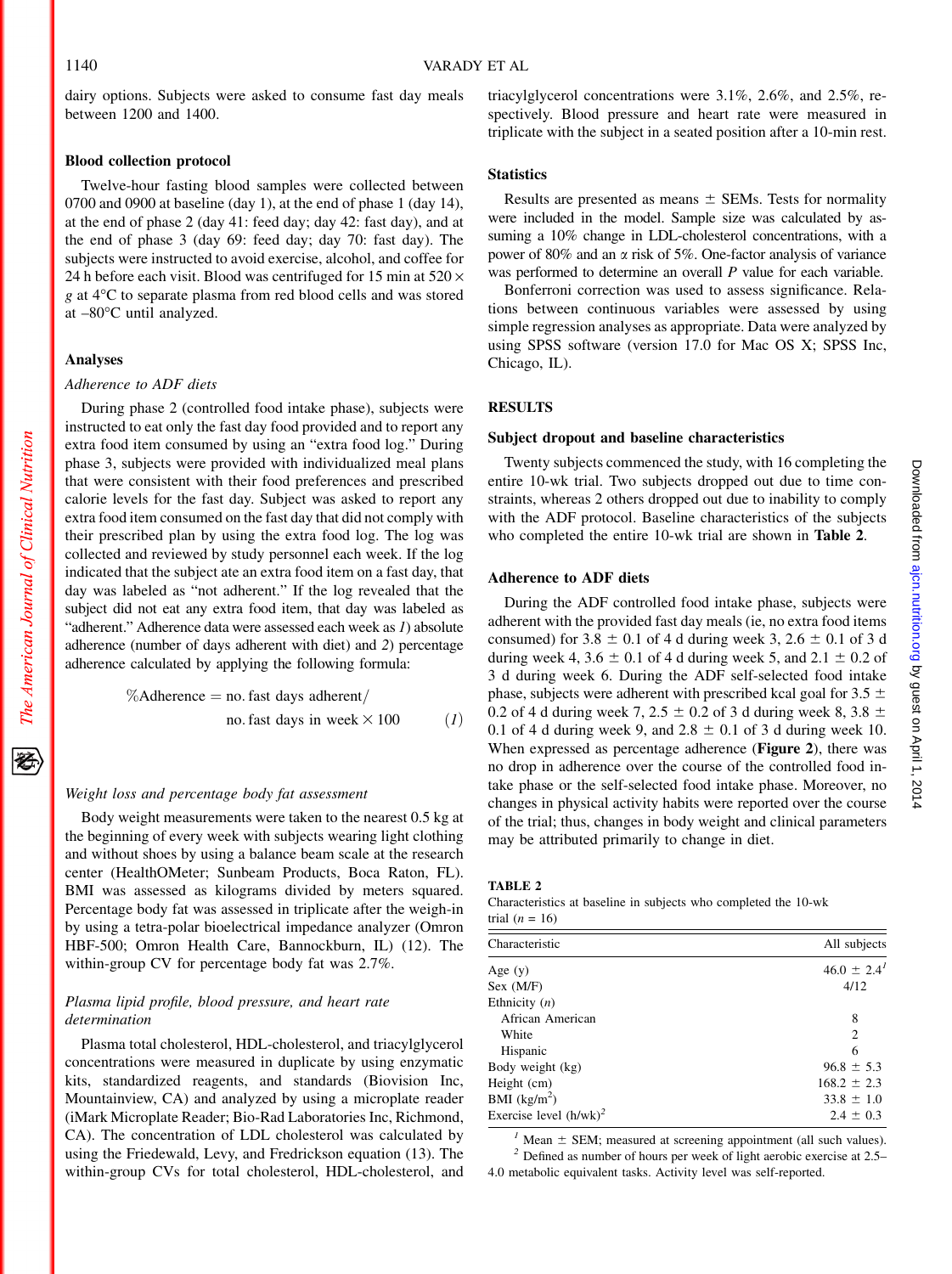犵



FIGURE 2. Mean  $(\pm$  SEM) body weight and percentage adherence during the 10-wk trial. A: Body weight of subjects  $(n = 16)$  at each week. B: Percentage adherence values of subjects  $(n = 16)$  on the fast day at each week. Percentage adherence was calculated as shown in Equation 1. There was no difference in percentage adherence between weeks during the 10-wk trial. ADF, alternate-day fasting. Overall P value ( $P = 0.0001$  for body weight) was calculated with the use of one-factor ANOVA. Values with different superscript letters are significantly different,  $P < 0.05$ (Bonferroni analysis).

#### Weight loss and change in percentage body fat by ADF

During the preloss control phase, body weight of the subjects remained stable (Figure 2). Throughout the ADF controlled food intake phase, there was a mean body weight loss of 0.67  $\pm$ 0.1 kg/wk. This rate of weight loss remained consistent during the ADF self-selected food intake phase (0.68  $\pm$  0.1 kg/wk). Total weight loss ( $P < 0.001$ ) over the course of the trial was 5.8  $\pm$  1.1% from baseline (5.6  $\pm$  1.0 kg). Mean BMI of the subjects at baseline was  $33.7 \pm 1.0$ . At the end of the controlled food intake phase, BMI decreased ( $P < 0.001$ ) to 32.8  $\pm$  1.0, and by the end of the self-selected food intake phase, BMI further decreased ( $P < 0.01$ ) to 29.9  $\pm$  2.1. At baseline, mean percentage body fat was  $45.0 \pm 1.6\%$ . Percentage body fat was not changed after 4 wk (43.3  $\pm$  2.1%) but was reduced (P < 0.01) after 8 wk of ADF (42.1  $\pm$  2.0%). Fat mass decreased  $(P < 0.01)$  by 5.4  $\pm$  0.8 kg after 8 wk of diet, whereas changes in fat-free mass were not significant  $(-0.1 \pm 0.1 \text{ kg})$ . Rate of weight loss was related to percentage of days adherent to diet per week ( $r = 0.43$ ,  $P < 0.05$ ).

## Changes in plasma lipids by ADF

Mean plasma lipid concentrations over the 10-wk trial are presented in Table 3 (values presented in the text are an average of the food intake and fast days). Total cholesterol concentrations were lowered ( $P < 0.001$ ) by 18.0  $\pm$  4.3% after completion of the controlled food intake phase and by  $21.2 \pm 4.3\%$ after completion of the self-selected food intake phase. Lowered LDL cholesterol ( $P < 0.01$ ) was noted after 4 and 8 wk of ADF  $(26.0 \pm 8.2\%$  and  $24.8 \pm 9.6\%$ , respectively). HDL-cholesterol concentrations were not affected by the ADF diet. Circulating triacylglycerol concentrations were lowered ( $P < 0.01$ ) by  $25.3 \pm 7.0\%$  after the controlled food intake phase and further lowered ( $P < 0.01$ ) by 32.2  $\pm$  6.4% after the self-selected food intake phase. No differences between food intake and fast day values were observed for any lipid parameter. Decreases in LDL cholesterol were associated with decreased body weight  $(r =$ 0.48,  $P < 0.05$ ) posttreatment. Decreased triacylglycerol concentrations were related to reductions in body weight ( $r = 0.45$ ,  $P < 0.05$ ) and percentage body fat ( $r = 0.38, P < 0.05$ ) at the end of the study.

## Changes in blood pressure and heart rate by ADF

The effects of 8 wk of ADF on blood pressure and heart rate were also assessed. Systolic blood pressure was lowered ( $P \leq$ 0.05) by 4.4  $\pm$  1.8% after completion of the controlled food intake phase and by 5.1  $\pm$  1.6% after completion of the selfselected food intake phase (Figure 3). No differences between food intake and fast day values were observed for systolic blood pressure. Diastolic blood pressure values at baseline (80.3  $\pm$  2.7 mm Hg) did not differ from those at week 6 (79.2  $\pm$  2.1 mm Hg) or from those at week 10 (78.8  $\pm$  2.5 mm Hg). Heart rate was significantly lowered ( $P < 0.05$ ) from baseline after 8 wk of diet (Figure 3). Changes in body weight, BMI, and percentage body fat were not related to blood pressure or heart rate values.

## DISCUSSION

This study is the first to show that ADF is an effective dietary intervention to help obese individuals lose weight and lower CAD risk. Specifically, we show here that an ADF regimen, which allowed participants to consume 25% of their energy needs on the fast day, resulted in a mean weight loss of 5.8% from baseline after only 8 wk of treatment. Decreases in several key biomarkers for CAD risk, such as total cholesterol, LDL cholesterol, triacylglycerols, systolic blood pressure, and heart rate, were also observed. Additionally, we show here that a similar rate of weight loss was achieved during the ADF controlled food intake period when compared with the ADF self-selected food intake period. These data suggest that subjects were able to maintain the ADF meal pattern when preparing their own meals at home (ie, when removed from a clinically controlled environment).

Although CR is more frequently implemented than ADF to facilitate weight loss (4, 14), many obese patients find it difficult to adhere to CR because food intake must be limited every day by 15–40% of baseline needs (15–17). ADF regimens were created to increase adherence to dietary restriction protocols because by guest on April 1, 2014 [ajcn.nutrition.org](http://ajcn.nutrition.org/) Downloaded from

Downloaded from ajcn.nutrition.org by guest on April 1, 2014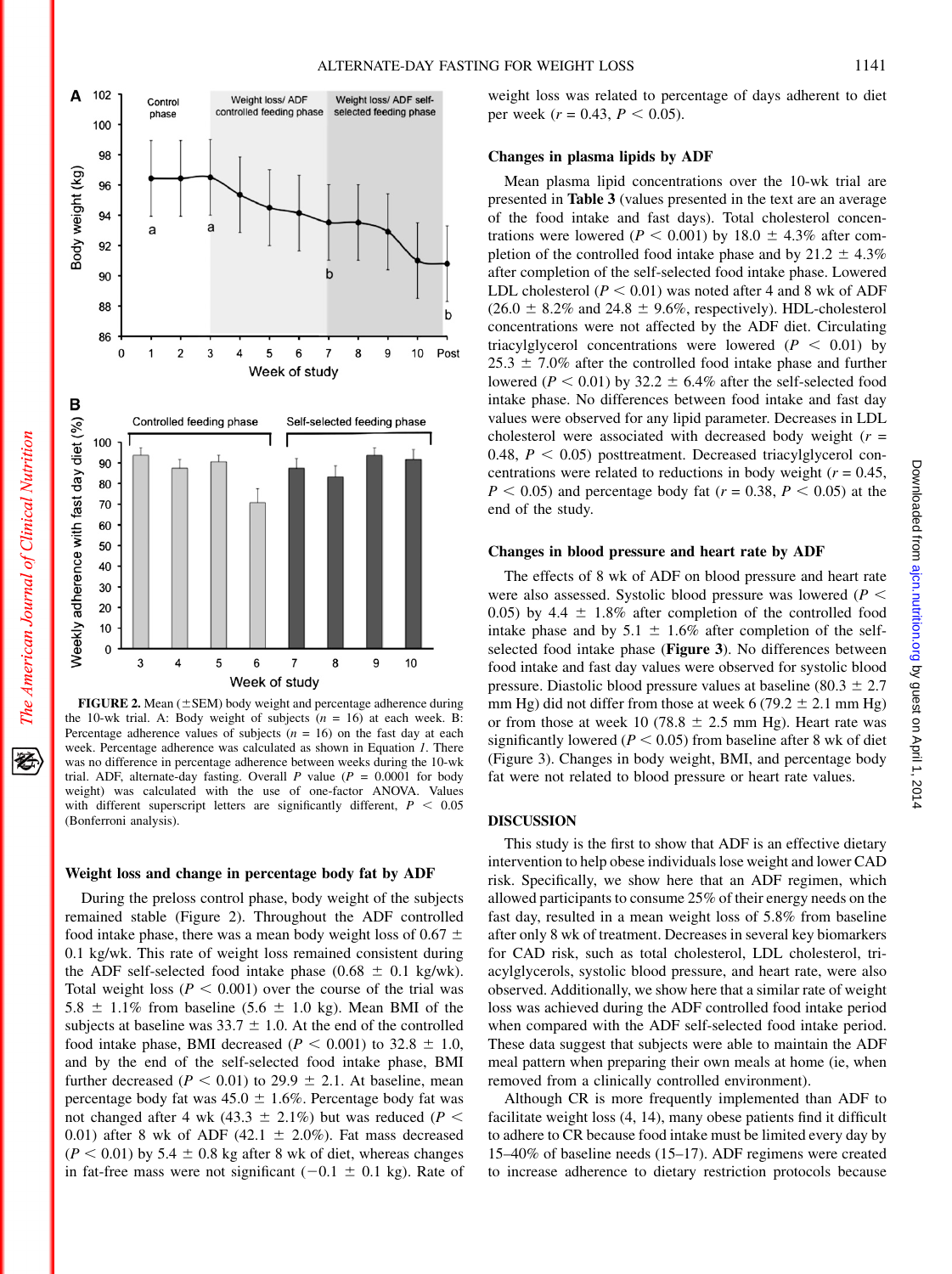The American Journal of Clinical Nutrition

豾

# TABLE 3

| Plasma lipid concentrations at baseline and at the end of each phase of the trial <sup>1</sup> |  |  |  |
|------------------------------------------------------------------------------------------------|--|--|--|
|------------------------------------------------------------------------------------------------|--|--|--|

|                             | Preloss control phase |                      | Weight loss/ADF controlled<br>food intake phase |                      | Weight loss/ADF self-selected<br>food intake phase |                     |                                 |
|-----------------------------|-----------------------|----------------------|-------------------------------------------------|----------------------|----------------------------------------------------|---------------------|---------------------------------|
|                             |                       |                      |                                                 |                      |                                                    |                     |                                 |
|                             | Week 1                | Week 3               | Week 6 food<br>intake day                       | Week 6<br>fast day   | Week 10 food<br>intake day                         | Week 10<br>fast day | Overall<br>P value <sup>2</sup> |
| Total cholesterol (mg/dL)   | $175 \pm 8^{\rm a}$   | $175 \pm 8^{\rm a}$  | $141 \pm 6^b$                                   | $140 \pm 7^{\rm b}$  | $138 + 6^b$                                        | $138 \pm 8^{\rm b}$ | 0.001                           |
| $LDL$ cholesterol $(mg/dL)$ | $102 \pm 9^{\rm a}$   | $106 \pm 10^a$       | $75 + 9^b$                                      | $73 \pm 9^b$         | $73 + 7^b$                                         | $72 + 8^{b}$        | 0.008                           |
| HDL cholesterol (mg/dL)     | $48 \pm 4$            | $42 \pm 4$           | $45 \pm 4$                                      | $45 \pm 4$           | $45 \pm 3$                                         | $46 \pm 3$          | 0.648                           |
| Triacylglycerols (mg/dL)    | $125 \pm 15^{\circ}$  | $136 \pm 17^{\rm a}$ | $109 \pm 18^{b}$                                | $110 \pm 17^{\rm b}$ | $95 \pm 12^{\circ}$                                | $88 \pm 15^{\circ}$ | 0.010                           |

<sup>1</sup> All values are means  $\pm$  SEMs; n = 16. ADF, alternate-day fasting. Values in the same row with different superscript letters are significantly different,  $P < 0.05$  (Bonferroni analysis).

 $2$  Calculated by using one-factor ANOVA.

these regimens require energy restriction only every other day (4). In the present study, we measured the ability of obese subjects to adhere to their fast day energy goal. Our data show that adherence to ADF was high (days per week adherent:  $\approx 85\%$ ) and that this level of adherence remained constant throughout the 8-wk trial. We also show here that adherence to the ADF protocol was similar between the controlled food intake phase and the self-selected food intake phase. These findings suggest that obese individuals are capable of self-selecting foods to meet their individual fast day energy goals. It should be noted,



FIGURE 3. Mean ( $\pm$ SEM) systolic blood pressure and heart rate during each phase of the 10-wk trial. A: Systolic blood pressure values of subjects  $(n = 16)$  at each week. B: Heart rate values of subjects  $(n = 16)$  at each week. ADF, alternate-day fasting. Overall P values ( $P = 0.009$  for blood pressure;  $P = 0.012$  for heart rate) were calculated with the use of one-factor ANOVA. Values with different superscript letters are significantly different,  $P < 0.05$  (Bonferroni analysis).

however, that the subjects met weekly with a registered dietitian. In view of this, future studies should examine the ability of obese subjects to adhere to ADF regimens without the help of a dietitian. Such data would be more indicative of the efficacy of the ADF regimen for weight loss in the general population. It should also be noted that of the 20 subjects initially recruited to partake in the study, 2 individuals dropped out due to inability to comply with the fast day diet protocol. Thus, on the basis of these findings, it is possible that this dietary restriction protocol may not be well tolerated by 10% (or possibly more) of the obese population. Nevertheless, dropout rate data from ADF trials with larger sample sizes (eg,  $n = 68$  subjects, calculated with a power of  $80\%$  and an  $\alpha$  risk of 5%) are still required before solid conclusions can be reached. It should also be noted that this trial was not controlled. The need for a randomized controlled trial to test similar hypotheses is clearly warranted.

Decreases in body weight are directly related to degree of dietary adherence (17–20). In the present ADF study, obese subjects lost an average of 0.68 kg/wk, which corresponded to a total weight loss of 5.6 kg over 8 wk (95% CI:  $-7.4$ ,  $-3.8$ ). Because rate of weight loss was correlated to percentage weekly adherence, it can be assumed that the high adherence rate to ADF diets played a significant role in the total weight loss achieved. We also show here that rate of weight loss remained constant after the subjects switched from the ADF controlled food intake phase to the ADF self-selected food intake phase. Thus, the ADF diet may be an effective dietary strategy to help obese individuals achieve a stable, healthy rate of weight loss, even during periods of self-implementation. We predicted that subjects would lose a total of 4.5 kg fat mass after 8 wk (on the basis of a 75% decrease in energy intake on the fast day, with no change in energy intake on the feed day). The actual fat mass lost (5.4 kg) exceeded our predictions. This indicates that these subjects were also limiting their energy intake on the feed day, which may have occurred because the subjects knew they were enrolled in a weight loss trial. Our weight loss findings are similar to those of Johnson et al (7) (8% weight loss after 8 wk of ADF in overweight individuals). However, the trial by Johnson et al (7) takes precedence both in time and study design because it was a randomized controlled trial study. The degree of weight loss achieved by the present ADF regimen is also comparable to that of short-term CR trials (14, 21, 22). In view of these similar effects on body weight, ADF may be considered a suitable alternative to CR to help obese individuals lose weight. A study that directly compares the effects of ADF to that of CR on body weight and body